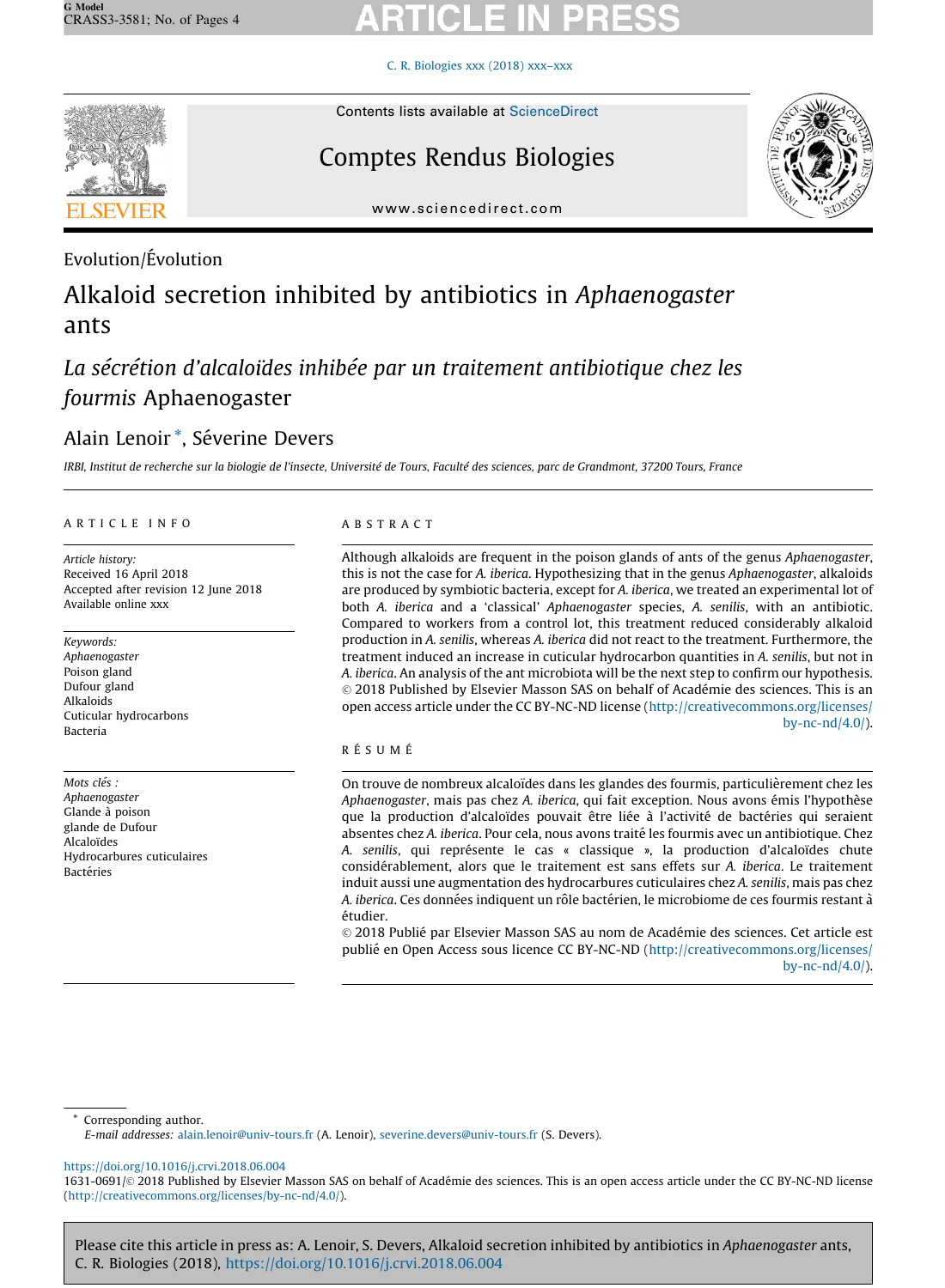<span id="page-1-0"></span>2 A. Lenoir, S. Devers / C. R. Biologies xxx (2018) xxx-xxx

# 1. Introduction

The poison gland of many myrmicine ants, including those of the genus Aphaenogaster, contain alkaloids [\[1,2\].](#page-3-0) This is the case for Aphaenogaster senilis (i.e. poison gland containing anabasine, anabaseine, and pyridines), but not for A. *iberica*  $\begin{bmatrix} 3 \end{bmatrix}$ . As these two species are phylogenetically closely related, this difference is very surprising, but it is probably linked to the differences in their habitat, which explains why A. senilis uses alkaloids in trail pheromone [\[3\]](#page-3-0).

Because the importance of microbiota was highlighted in the biology of organisms, including insects and among them ants [\[4,5\]](#page-3-0), we hypothesized that alkaloid production in A. senilis may be due to a bacterial activity, something supposedly absent in A. iberica. We thus treated the workers of the two species with Rifampicin, an antibiotic frequently used in insects, including ants  $[6,7]$ . To test this hypothesis, we measured the quantities of substances in poison and Dufour glands of the two above-cited Aphaenogaster species as well as the effect of the treatment on cuticular hydrocarbons to investigate a more general effect on the ants.

# 2. Material and methods

We collected in Spain four colonies of A. senilis in Doñana National Park (Las Beles, 36°58'53"N, 6°29'11"W), and two colonies of A. iberica in the Sierra Nevada (37°08'67"N, 3°28'33"W, 1370 m). All colonies had a queen and abundant brood. They were maintained in artificial nests composed of a plastic box containing two to three tubes half-filled with water. Each nest was connected through a plastic tube to a large foraging arena, where food (mealworms and honey) was provided ad libitum. The room temperature was maintained at  $25^{\circ}$ C.

For the experiments, we prepared small plastic boxes (i.e. foraging arena) with a tube provided with a watering place (i.e. the nest) and placed inside 100 workers with some brood. The ants were fed three times a week during one month with honey, whereas mealworms or maggots and pieces of orange were offered ad libitum. We made control groups (C) and groups treated with the antibiotic Rifampin (R) as a 50  $\mu$ g/ml solution were mixed with honey  $(4 \times 2$  groups for A. senilis and  $2 \times 2$  groups for A. iberica).

The ants were treated for one month, which is efficient to kill bacteria in Camponotus [\[7\].](#page-3-0) The workers were frozen at  $-20^\circ$ . Cuticular hydrocarbons were extracted from the thoraxes of workers placed in vials with 0.5 ml of pentane during 1 h, and then the thoraxes were removed whereas the solvent was evaporated. The residue was re-dissolved in 50  $\mu$ L of pentane, of which 2  $\mu$ L were injected into a PerkinElmer GC/MS device using a DB-5 fused silica capillary column; temperature programmed from  $150^{\circ}$ C (5 min hold) to 300 °C at 10 °C/min, and held at 300 °C for the last 10 min.

We also dissected poison glands and Dufour glands of each species and maintained them during 1 hour in 50  $\mu$ L pentane, of which  $2 \mu L$  were injected into the PerkinElmer GC/MS device (for the number of glands dissected, see Table 1). Separations were achieved using the same DB-5 fused silica capillary column; temperature programmed from 50 °C (2 min hold) to 300 °C at 6 °C/min, and held at 300 °C for the last 10 min [\[3\].](#page-3-0) In all extracts, a C20 was used as an internal standard to quantify the quantities of alkaloids and hydrocarbons .

We used Mann–Whitney's U test to compare the sample quantities and a cluster analysis (Ward method, Euclidean distances) to compare the hydrocarbon profiles (Statistica8 Software).

## 3. Results

## 3.1. Cuticule

Because there was very little worker size variation between both the colonies and species, we measured the hydrocarbon quantities per worker rather than per mg of fresh ant [\(Fig.](#page-2-0) 1).

Concerning A. senilis, the quantity of hydrocarbons per thorax of control workers was significantly lower than that of workers treated with the antibiotic ( $n = 10$  in both cases; median, lower and upper quartiles; 237 ng; 231.6 ng, 376.9 ng versus 610.7 ng; 356.9 ng; 1159.9 ng; U=9;  $p = 0.001$ ). Comparatively, we did not record significant differences for A. iberica workers  $(n = 5$  in both cases;

Table 1

Poison glands quantities (ng/gland) for total content and alkaloids, Dufour glands total substances in the two species A. senilis and A. iberica for controls and treated with Rifampicin.

|                               | Control |                |                |                  | Rifampicin |       |        |                  | p     |
|-------------------------------|---------|----------------|----------------|------------------|------------|-------|--------|------------------|-------|
|                               | Median  | Lower quartile | Upper quartile | $\boldsymbol{n}$ | Median     | LQ    | UQ     | $\boldsymbol{n}$ |       |
| Aphaenogasrer senitis         |         |                |                |                  |            |       |        |                  |       |
| Poison gland total substances | 383.8   | 77.9           | 1264.0         | 18               | 90.4       | 55.0  | 391.0  | 20               | 0.11  |
| PG alkaloids only             | 289.0   | 34.6           | 1089.8         |                  | 17.3       | 4.6   | 217.9  |                  | 0.008 |
| Dufour gland total substances | 842.5   | 394.0          | 1441.1         | 17               | 1827.7     | 102.5 | 3224.8 | 15               | 0.500 |
| DG alkaloids only             | 0       |                |                |                  | 0          |       |        |                  |       |
| Aphaenogasrer iberica         |         |                |                |                  |            |       |        |                  |       |
| Poison gland total substances | 41.6    | 6.8            | 77.3           | 10               | 78.9       | 45.7  | 127.0  | 12               | 0.090 |
| Dufour gland total substances | 23.2    | 5.0            | 33.9           |                  | 38.5       | 24.0  | 65.1   |                  | 0.140 |
| U-test A. senilis/A. iberica  |         |                |                |                  |            |       |        |                  |       |
| Poison gland total substances | 0.001   |                |                |                  |            |       |        |                  |       |
| Dufour gland total substances | < 0.001 |                |                |                  |            |       |        |                  |       |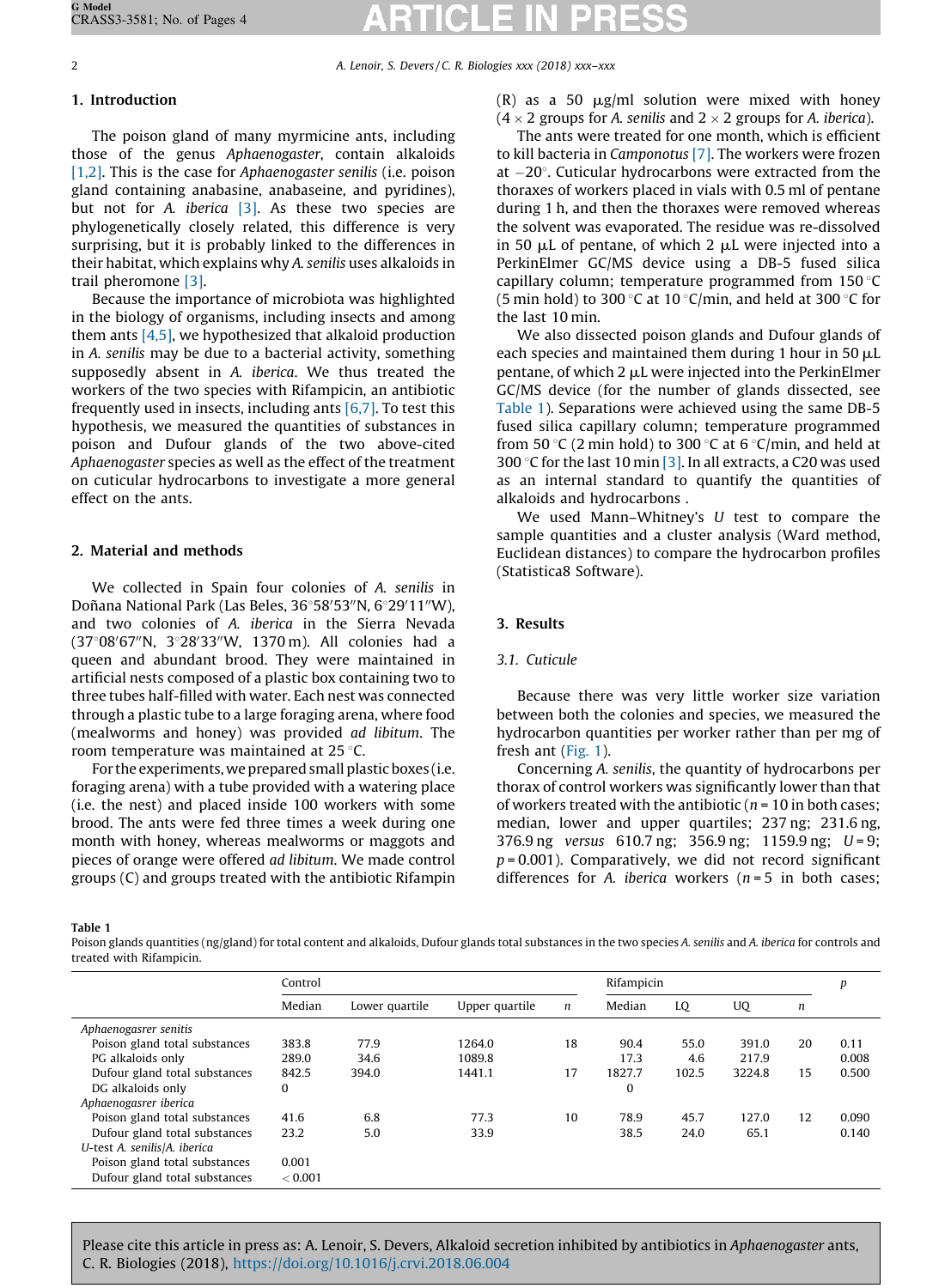A. Lenoir, S. Devers / C. R. Biologies xxx (2018) xxx–xxx 3

#### Hydrocarbon quantities (ng / thorax)

<span id="page-2-0"></span>

Fig. 1. Hydrocarbon quantities (ng/thorax) in Aphaenogaster ants. se: Aphaenogaster senilis, ib: Aphaenogaster iberica, C: control, R: Rifampicin treatment. se R is significantly different from the other groups.

196 ng; 152 ng; 225 ng versus 230 ng; 160 ng; 263 ng for the controls and the treated ants, respectively;  $U = 10$ ;  $p = 0.69$ ). Furthermore, no difference appeared between the controls of the two species ( $U = 13$ ;  $p = 0.16$ ).

A cluster analysis of the hydrocarbon profiles did not indicate a difference between control and treated ants in both species (figures not presented). It also showed that the antibiotic treatment increases the production of hydrocarbons in A. senilis without changing the profile, and had no effect on A. iberica.

## 3.2. Glands

The A. senilis poison glands contain alkanes (mean: 3%), alkenes (6.6%), aldehydes (2.6%), and a great quantity of alkaloids (87.5%) as previously presented in  $[3]$ , whereas the Dufour glands, devoid of alkaloid (0%), contain alkanes (51%), alkenes (47%), and 1% of aldehydes ([Table](#page-1-0) 1).

The A. iberica poison glands contain alkaloids (6.1%), alkanes (24.5%), alkenes (62.1%), and small quantities of aldehydes (3%), the composition of the Dufour gland being quite similar, containing alkaloids (1.8%), alkanes (38.4%), alkenes (54.6%), and aldehydes (3.1%).

The quantities of substances in the glands are given in [Table](#page-1-0) 1. The poison glands of A. senilis are significantly bigger than those of A. iberica and contain more substances  $(n = 18$  and  $n = 10$  respectively; median, lower and upper quartiles; 383.8 ng versus 41.6 ng; for A. senilis and A. *iberica*, respectively;  $U = 25$ ;  $p = 0.001$ ). The same is true for the Dufour glands ( $n = 17$  and  $n = 10$ , respectively; 842.5 ng versus 23.2 ng for A. senilis and A. iberica, respectively;  $U=0$ ;  $p < 0.001$ ).

The total content of the A. senilis poison gland did not change after the antibiotic treatment ( $n = 18$  and  $n = 20$ , respectively; 383.8 ng versus 90.4 ng,  $U = 125$ ;  $p = 0.11$ ; [Table](#page-1-0) 1). If we consider the classes of substances, there is

no difference for alkanes ( $U = 163$ ;  $p = 0.63$ ), alkenes (U = 168;  $p = 0.74$ ), and aldehydes (U = 177;  $p = 0.94$ ), but the alkaloid quantities were significantly higher in the control compared to workers treated with the antibiotic (289 ng versus 17.3 ng for controls and treated ants, respectively;  $U = 90$ ;  $p = 0.008$ ; [Fig.](#page-3-0) 2), representing a decrease of 94%.

Still concerning A. senilis, the total content of the Dufour gland increased after the Rifampicin treatment (842.5 ng versus 1827.7 ng for the control and the treated ants, respectively;  $U = 109$ ;  $p = 0.50$ ; [Table](#page-1-0) 1).

The content of the A. iberica glands did not change with the treatment ([Table](#page-1-0) 1; poison gland: 41.6 ng versus 78.9 ng;  $U = 34$ ;  $p = 0.09$ ; Dufour glands: 23.2 ng versus 24.0 ng;  $U = 37$ ;  $p = 0.14$ ).

### 4. Discussion

We observed a general effect of the antibiotic in A. senilis with an increase in the cuticular hydrocarbon quantities likely corresponding to a reaction of the ants to the stress induced by the decrease in bacteria quantities. This is reminiscent of the case of Camponotus ants that have mutualistic endosymbiotic bacteria with alimentary and immune functions [\[7\]](#page-3-0). Here too, the antibiotic treatment results in higher production of cuticular hydrocarbons compared to controls, plus a melanization of the cuticle  $[8]$ . In Camponotus spp. as well as A. senilis, the cuticular hydrocarbon profiles are not modified by the antibiotic treatment, but by a larger quantity of hydrocarbons produced, likely in response to a decrease in the number of symbiotic bacteria.

We also observed a spectacular effect of the antibiotic on the production of alkaloids by the poison gland of A. senilis with a decrease of 94%. This can be due to a direct production by bacteria which may be endosymbiotic in the